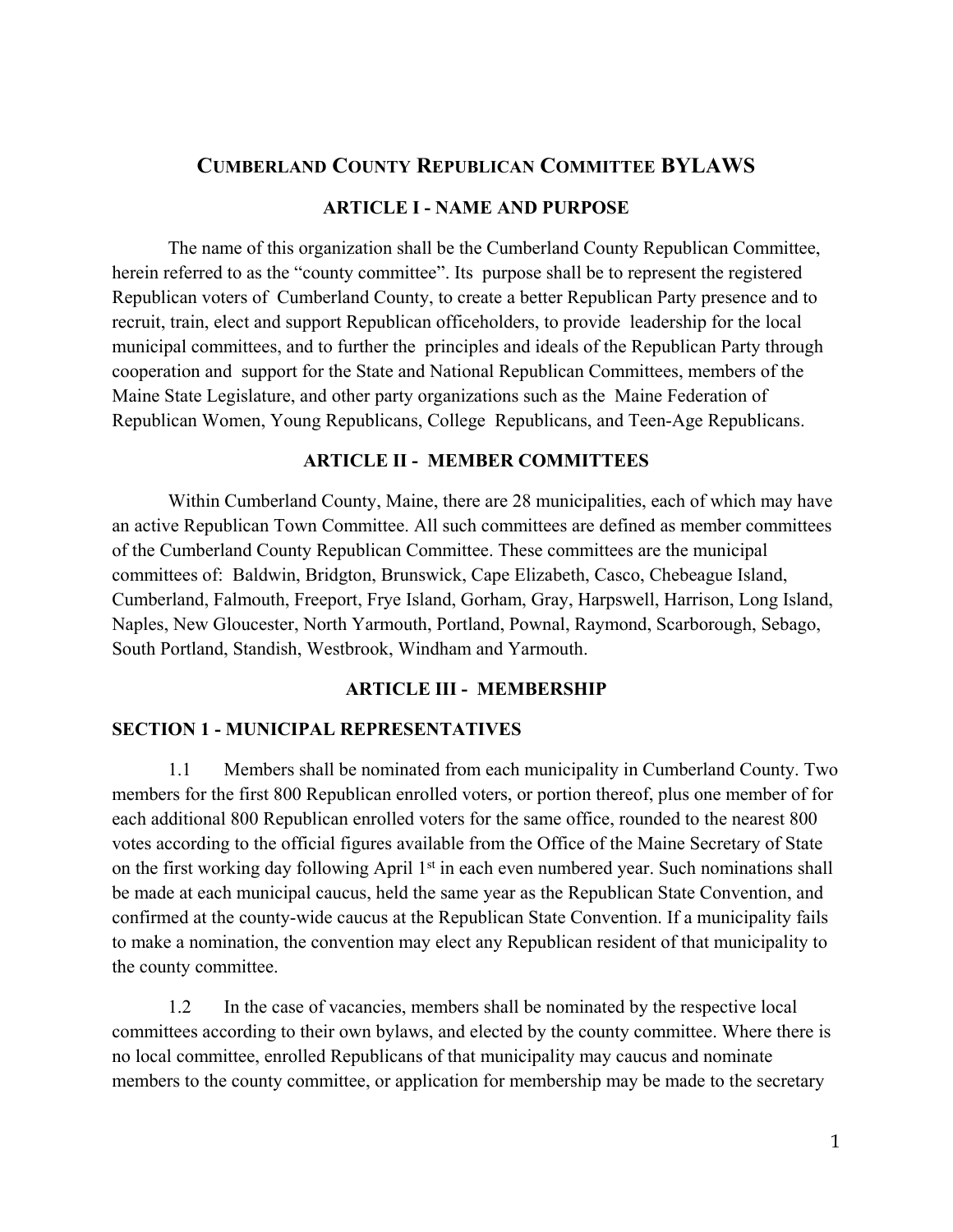of the county committee by an enrolled Republican resident of that municipality, who may then be elected a member of this committee up to the authorized number.

1.3 The presentation of such nomination shall be a privileged motion, which must be accepted immediately when presented by a member of the municipal committee, or in writing by an officer of the municipal committee, at any regular or special meeting of the county committee. Members shall be elected by majority vote. The name and municipality of residence of each newly-elected member of the committee shall be published in the minutes of that meeting.

# **SECTION 2 - ADDITIONAL MEMBERS**

2.1 Additional voting members shall include all Republican municipal committee chairmen in Cumberland County, the members of the Maine State and National Committees residing in Cumberland County, Republicans elected to the House and Senate of the Maine State Legislature from this county, and elected county official who are Republicans. Honorary members may also be elected. Honorary membership shall not include voting privileges.

2.2 All Republican candidates for Local, County, State or National office, residing in Cumberland County, unless already members, shall automatically become Associate Members of the Cumberland County Republican Committee upon their declaration of candidacy and remain as such until elected, or until December 31 of the following odd-numbered year. Any registered Republican residing in the county is welcome to attend regular committee meetings, and may apply for associate membership through the local town or city committee. Associate membership shall not include voting privileges.

# **SECTION 3 - TERM AND QUALIFICATION**

3.1 Members shall serve for two years, or until a successor is duly elected and qualified. All members shall be enrolled Republicans.

3.2 In the event of a member's election as chairman of a municipal committee, to the State or National Committee, or to the State Legislature, that member becomes a member ex officio as provided in section 2 above but ceases to be a municipal representative and that municipal seat is declared vacant.

# **SECTION 4 - LOSS OF MEMBERSHIP**

Loss of membership occurs when a municipal representative moves his/her residence outside the geographical limits of the town or county (unless elected to honorary membership). In such case, the committee secretary or the town or city chairman shall cause the local committee to nominate, according to their own bylaws, someone to represent the municipality.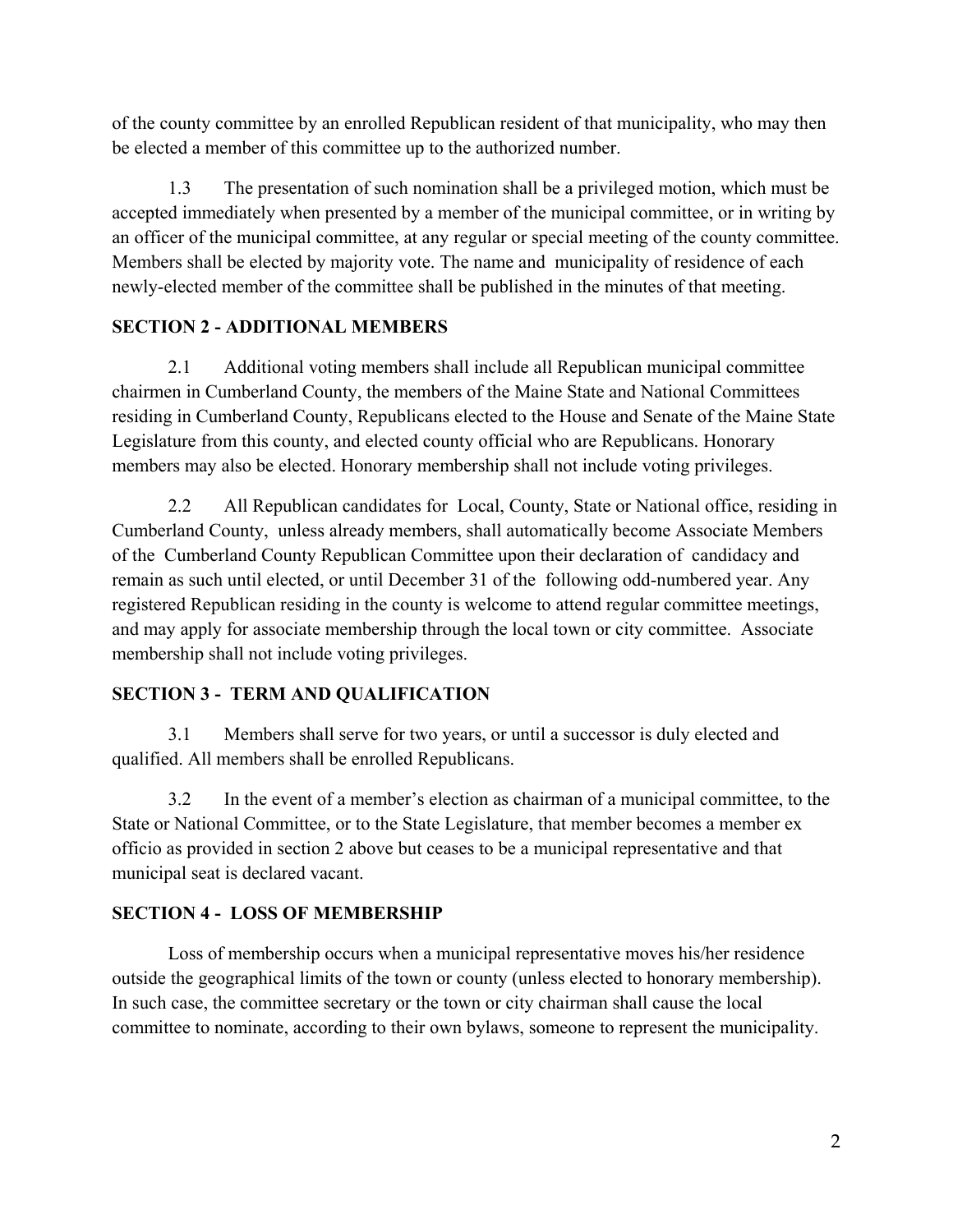### **SECTION 5 - REMOVAL**

Any officer or member may be removed from office for malfeasance, nonfeasance, or conduct detrimental to the mission of the county committee or the State Republican Party, by a vote of two-thirds of the membership present at any regular or special meeting, if notice of such action has been provided at least one week in advance. An affidavit alleging inappropriate behavior and requesting that one or more persons be removed from membership may be filed with the secretary by any member and shall immediately trigger the removal procedure (investigation of the charges by the executive committee, or by a special committee appointed by a majority of that committee). Any member proposed for removal shall be notified in writing at least one week in advance, and shall be entitled to appear and be heard prior to any vote. Any officer subject to removal procedures shall be suspended from office until the vote is taken, and his/her duties shall be taken over by the ranking (in time of service) member of the elected representatives to the state committee.

### **SECTION 6 - ATTENDANCE**

Members of the county committee are expected to attend all meetings. A municipal representative who is absent for three successive regular meetings may cause the executive committee to notify the member and the local committee of such non-attendance. The local committee may then declare the member's position to be vacant and nominate, according to their own bylaws, someone to represent the municipality. Continued absence of such a member is cause for removal under the procedure described in §5.

#### **ARTICLE IV - OFFICERS AND COMMITTEES**

### **SECTION 1 - OFFICERS**

The officers of the county committee shall consist of a chairman, vice-chairman, secretary, treasurer, program chair and development chair. Each shall serve a term of two years or until a successor is duly elected and qualified. A person need not be a member of the county committee when nominated to be an officer, but shall, upon election, become a full voting member. All officers are expected to carry out their responsibilities in accordance with the principles set out in Article I.

#### **SECTION 2 - DUTIES**

2.1 The duties of the CHAIRMAN shall include presiding at regular, special and executive committee meetings, appointing standing committee chairmen and special committees, providing direction and support for other officers and committee chairmen, cooperating fully with the Maine Republican Party as required by the Cumberland County and municipal committee by-laws, and acting to further the principles and ideals of the Republican Party at the county level.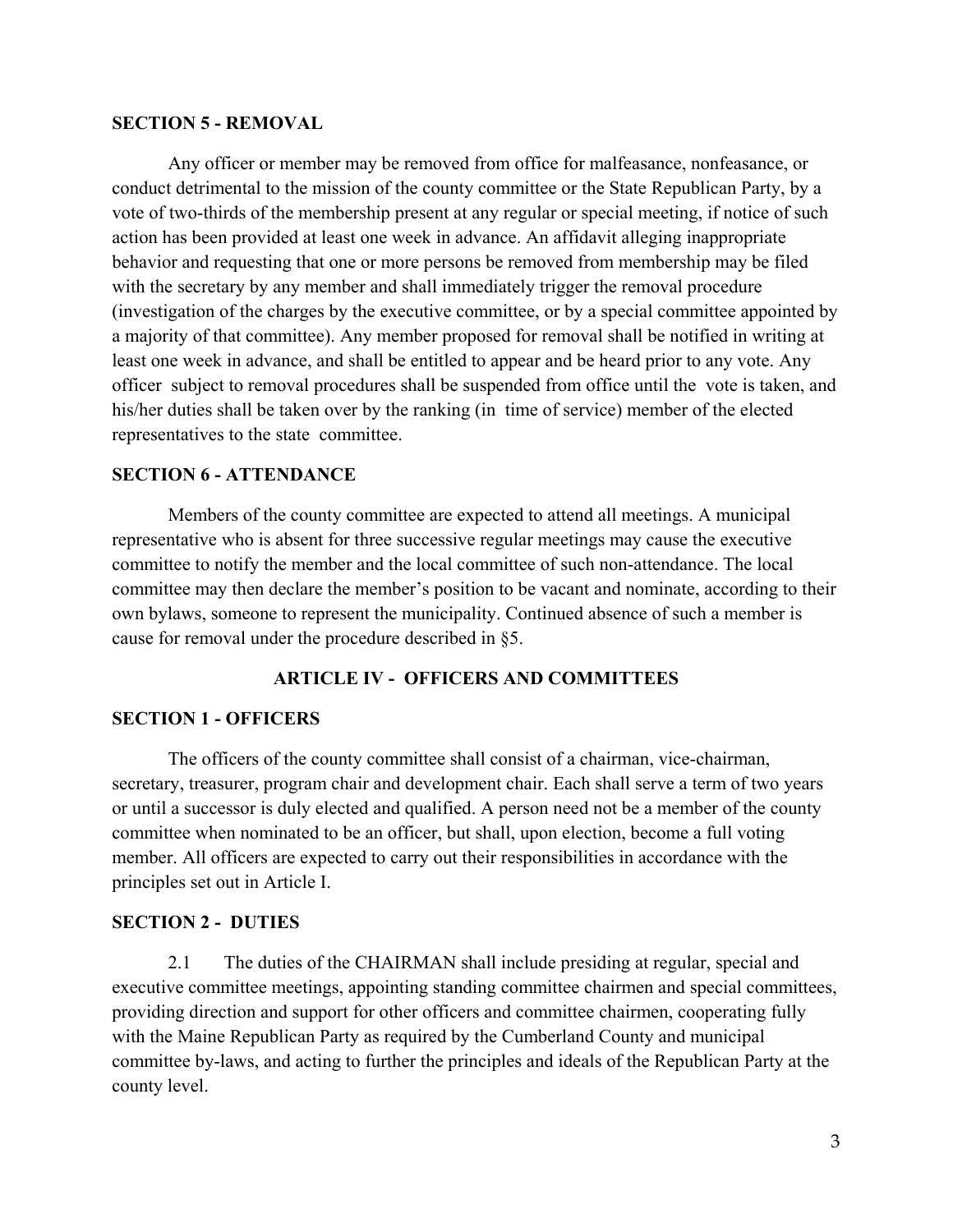2.2 The VICE-CHAIRMAN shall assume the chairman's duties in the absence of the chairman, and shall perform other duties as directed by the chairman or the executive committee.

2.3 The SECRETARY shall have the duty to notify members of the time, place and agenda of all meetings and other activities, to keep and have available at any member's request a list of members of the committee and their attendance records, to keep and publish full and complete minutes of all meetings including brief notes of any discussions that took place and any votes taken, to handle correspondence and other customary secretarial responsibilities as directed by the executive committee.

2.4 The TREASURER shall keep and have available to any member on request, records of income and expenditures, maintain accounts and pay routine expenses authorized by the chairman or, in his absence or inability to act, the vice-chairman. The treasurer shall disburse no money in excess of \$1000 unless approved by a vote of the county committee at any regular or special meeting.

2.5 The DEVELOPMENT CHAIR is responsible for coordinating the raising of funds for the operation of the county committee and the Republican Party, for the support of candidates for local, state and national offices, and for other activities recommended by the executive committee and approved by the county committee. In the execution of these duties, the Development Chair may be assisted by a Development Subcommittee.

2.6 The PROGRAM CHAIR is responsible for planning the regular meetings, their time, place and program such as an interesting and enlightening speaker for the benefit of county committee members. In the execution of these duties, the Program Chair may be assisted by a Program Subcommittee.

# **SECTION 3 - NOMINATION OF OFFICERS**

There shall be a nominating committee, proposed by the chairman and confirmed by majority vote of the executive committee, consisting of five members, three of whom are members of the State committee and none of whom shall be eligible to run for any office of the Committee. The nominating committee's slate of candidates shall be proposed no later than the January general meeting preceding the February election. Additional nominees may be proposed from the floor at the February meeting providing such nominations are moved and seconded by a voting member physically in attendance.

# **SECTION 4 - ELECTION OF OFFICERS**

Officers of the county committee shall be nominated and elected individually by ballot at the February regular meeting in odd-numbered years.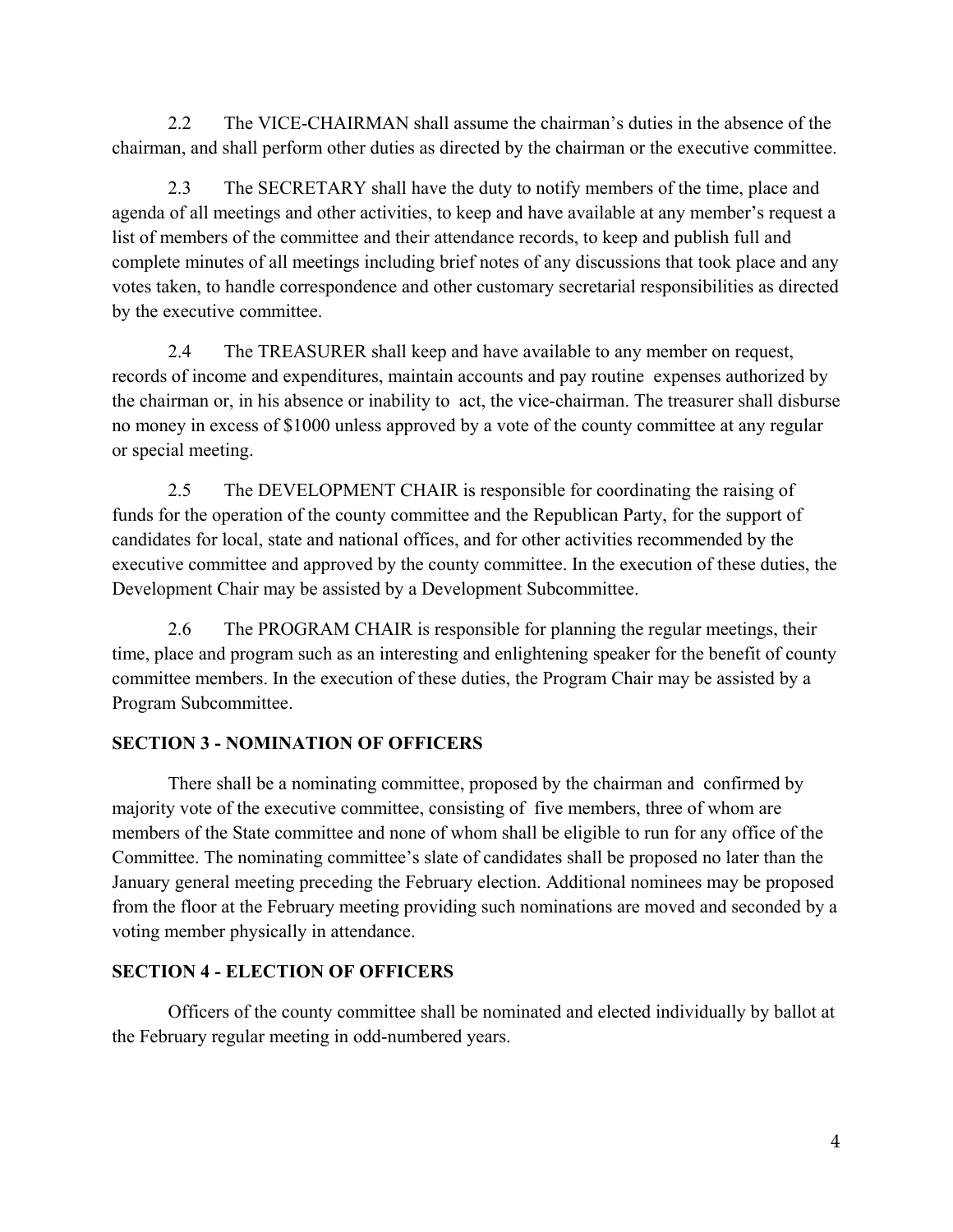# **SECTION 5 - VACANCIES**

A vacancy in any office, whether by removal, resignation or any other cause, may be filled for the unexpired term by nomination by a majority vote of the executive committee and election at the next regular meeting, or by nomination and election by a majority vote of the members of the county committee at any regular meeting where a quorum is present, provided in either case that notice of the election has been given in the call to executive committee or regular committee members notifying them of the meeting.

# **SECTION 6 - EXECUTIVE COMMITTEE**

6.1 The elected officers along with members of state committee elected from Cumberland County, the state committee elected from Cumberland County the immediate past chairman, and the confirmed committee chairmen of the eight-standing created pursuant to §7 committee shall constitute the voting member of the executive committee. Committee chairs are encouraged to attend the executive committee meeting when they have business before the committee, but shall have no vote. Chairmen of other special committees as nominated by the executive committee and confirmed by the county committee may also be included as voting members.

6.2 Meetings of the executive committee shall be called at least as often as regular committee meetings, and preferably in a public place so that observers may attend. Timing is usually at the discretion of the chairman, but any member of the executive committee may call such a meeting at any time. A quorum for a meeting of the executive committee shall be five persons and shall include, at least, the chairman or the vice-chairman.

6.3 The executive committee shall have discretion to act in the name of the Cumberland County Republican Committee as set forth in Article I, and shall have the duty to recommend disbursement of all funds to be spent for political purposes, but not in excess of \$750 unless approved by a majority vote of the county committee at any regular or special meeting.

# **SECTION 7 – STANDING AND AD-HOC COMMITTEES**

7.1 The standing committees of the executive committee shall be as follows, appointed by the Chair, and confirmed by the Executive Committee:

•Candidate Recruitment and Training Committee

•Strategic Planning Committee

•Municipal Liaison Committee

\*Information/WEB Development Committee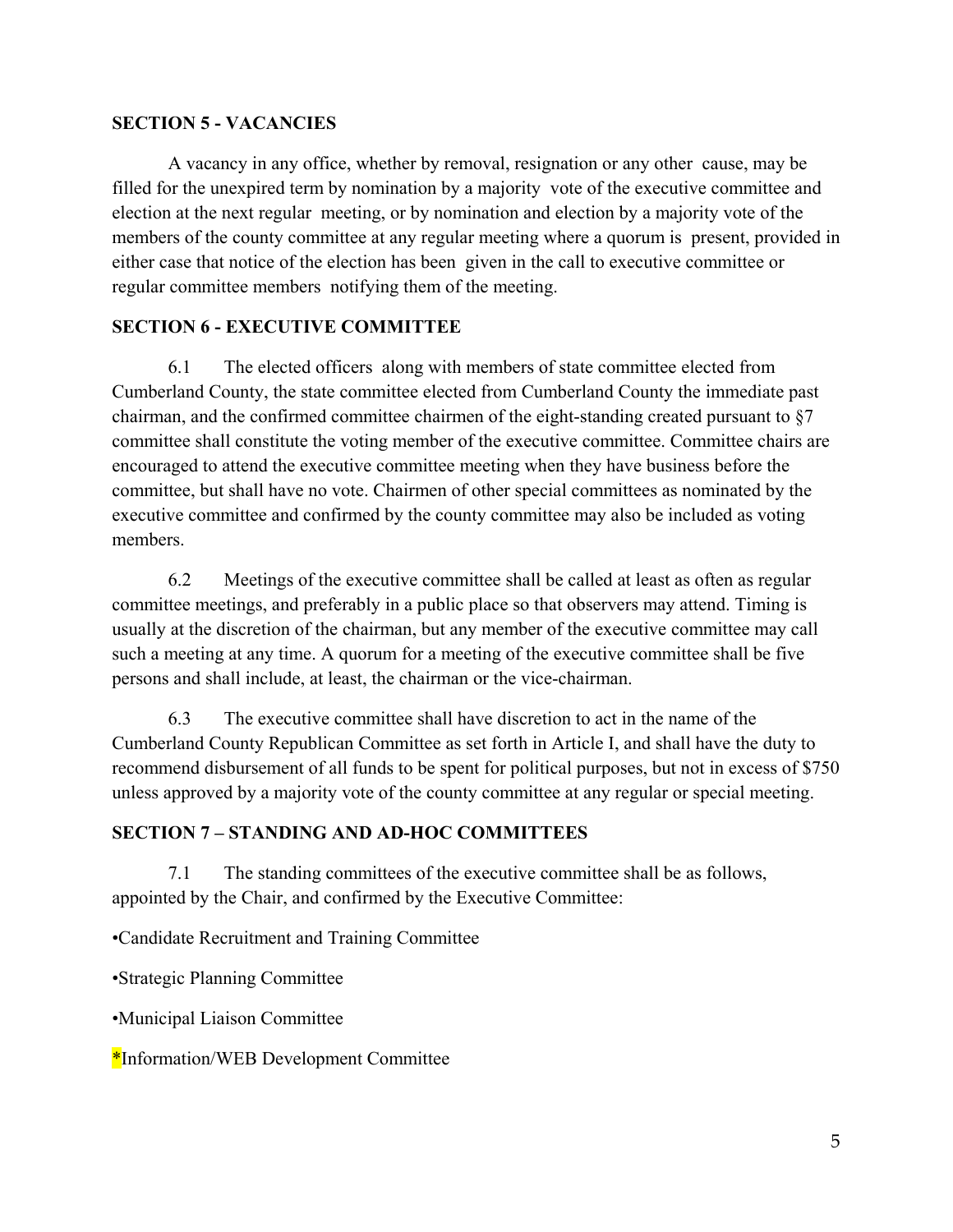7.2 Standing committee chairs shall be appointed by the county chairman and confirmed by a majority vote of the members present at any county committee meeting. A person need not be a member of the county committee when appointed to be the chairman of a standing committee, but shall, upon assuming the committee duties, become a full voting member Standing committee serve at the pleasure of the appointing authority.

## **ARTICLE V - MEETINGS**

### **SECTION 1 - REGULAR MEETINGS**

Regular meetings shall be held on the third Tuesday of every month, or at the discretion of the chairman, or of the vice chairman in the case of the chairman's absence or inability to act, but at least seven times a year. Notice of the time, place, and complete expected agenda shall be given by mail or electronic means at least three days in advance.

## **SECTION 2 - SPECIAL MEETINGS**

2.1 The chairman may call the county committee together at any time, or in his absence or inability to act, the vice chairman has this authority. Notice of a special meeting must be given in writing at least seven days in advance, and specify the date, time, place, and general purpose of such meeting.

2.2 Upon written petition of at least ten members of the county committee representing at least 3 municipalities, filed with any member of the executive committee, the secretary shall be instructed to call a special meeting by giving proper notice to all members. If the secretary fails to do this, any member of the executive committee shall be empowered to call such a meeting.

#### **SECTION 3 - QUORUM**

Twenty-five members of the county committee shall constitute a quorum. However, at least three members of the executive committee, including the chairman, vice-chairman or the chairman's designee, shall be required for a quorum at a regular or special meeting. Nevertheless, the absence of both the chairman and vice chairman, together with the chairman's failure to designate a presiding officer, shall not prevent a special meeting from conducting legitimate business if the remaining quorum requirements and the call to the meeting are in order.

### **ARTICLE VI - AMENDING THE BYLAWS**

These bylaws may be amended at any regular or special meeting of the county committee by a two-thirds vote of the members present, provided notice in writing, either by United States Postal Service or e-mail of the specific proposed change(s) in the bylaws is mailed to each member at least one week in advance of the meeting. Such notice is sufficient to allow final